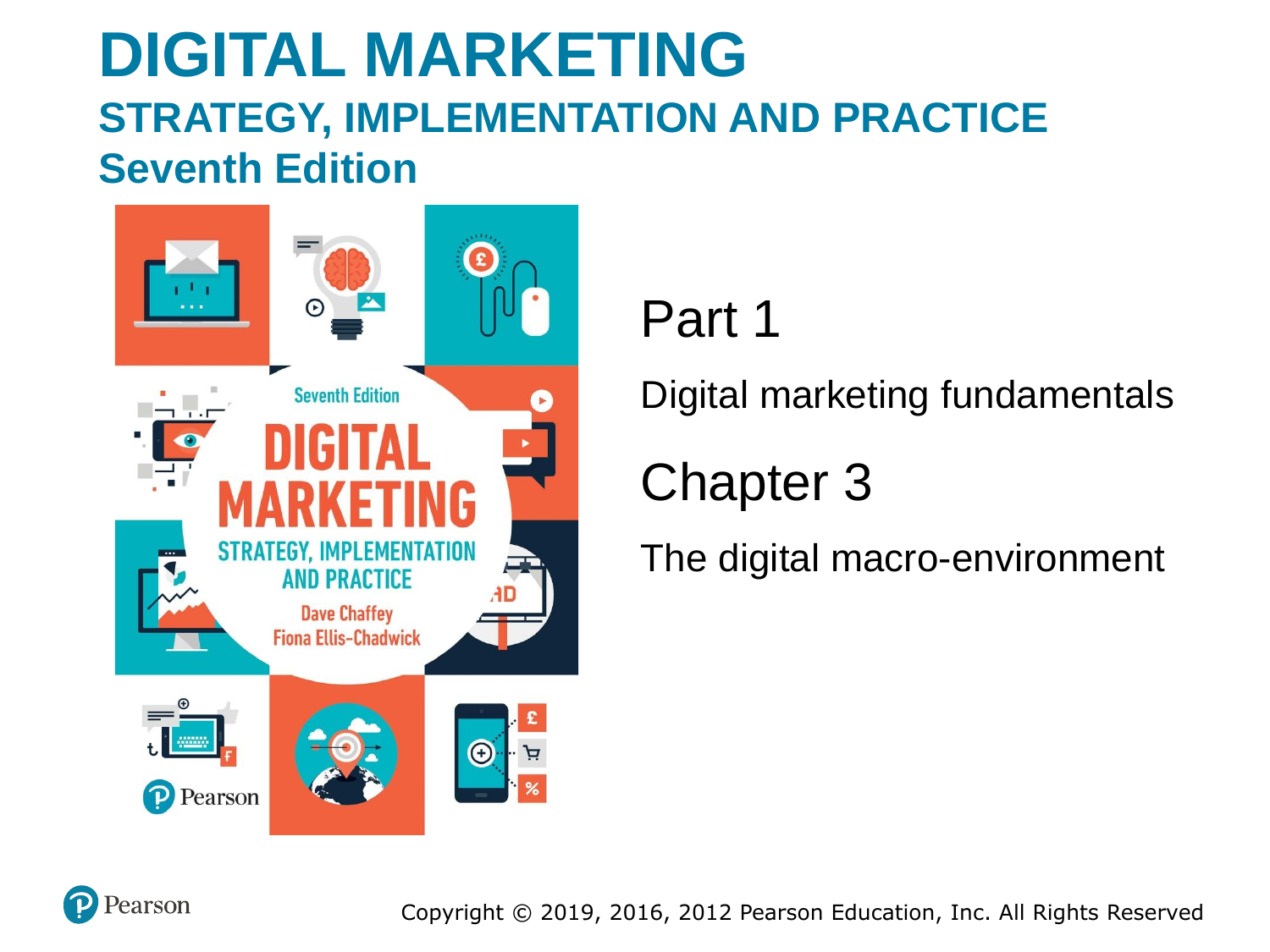# **Chapter 3 The Digital macro-environment**



#### **Main topics:**

- The rate of environmental change
- Technological forces
- Economic forces
- Political forces
- Legal Forces
- Social Forces

#### **Case Study:**

Social media – Do celebrities call all the shots?



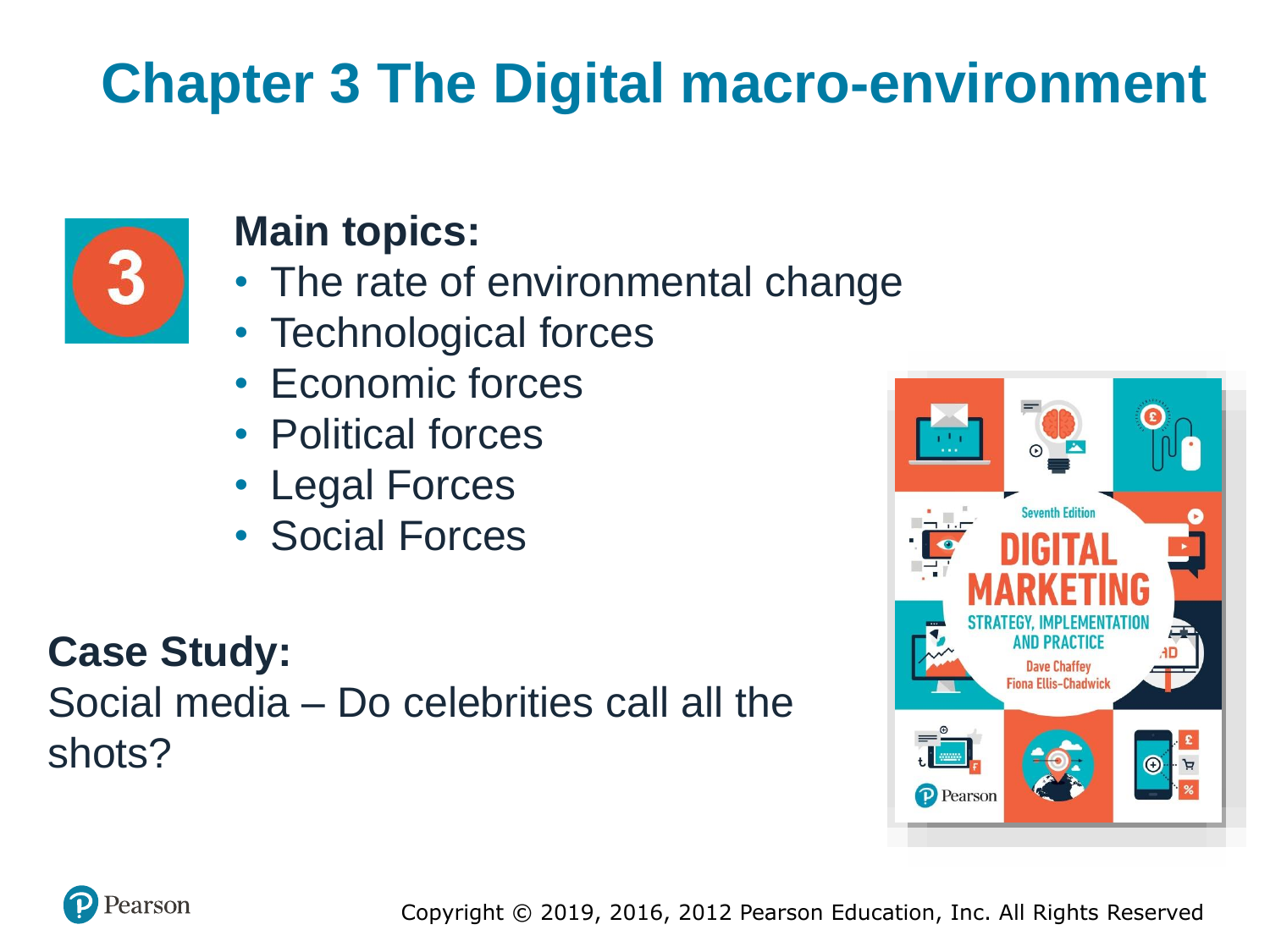### **The rate of environmental change**

In the digital world, changes in market forces are increasingly rapid. Firms should respond to these changes, emerging opportunities and threats by developing strategic agility.



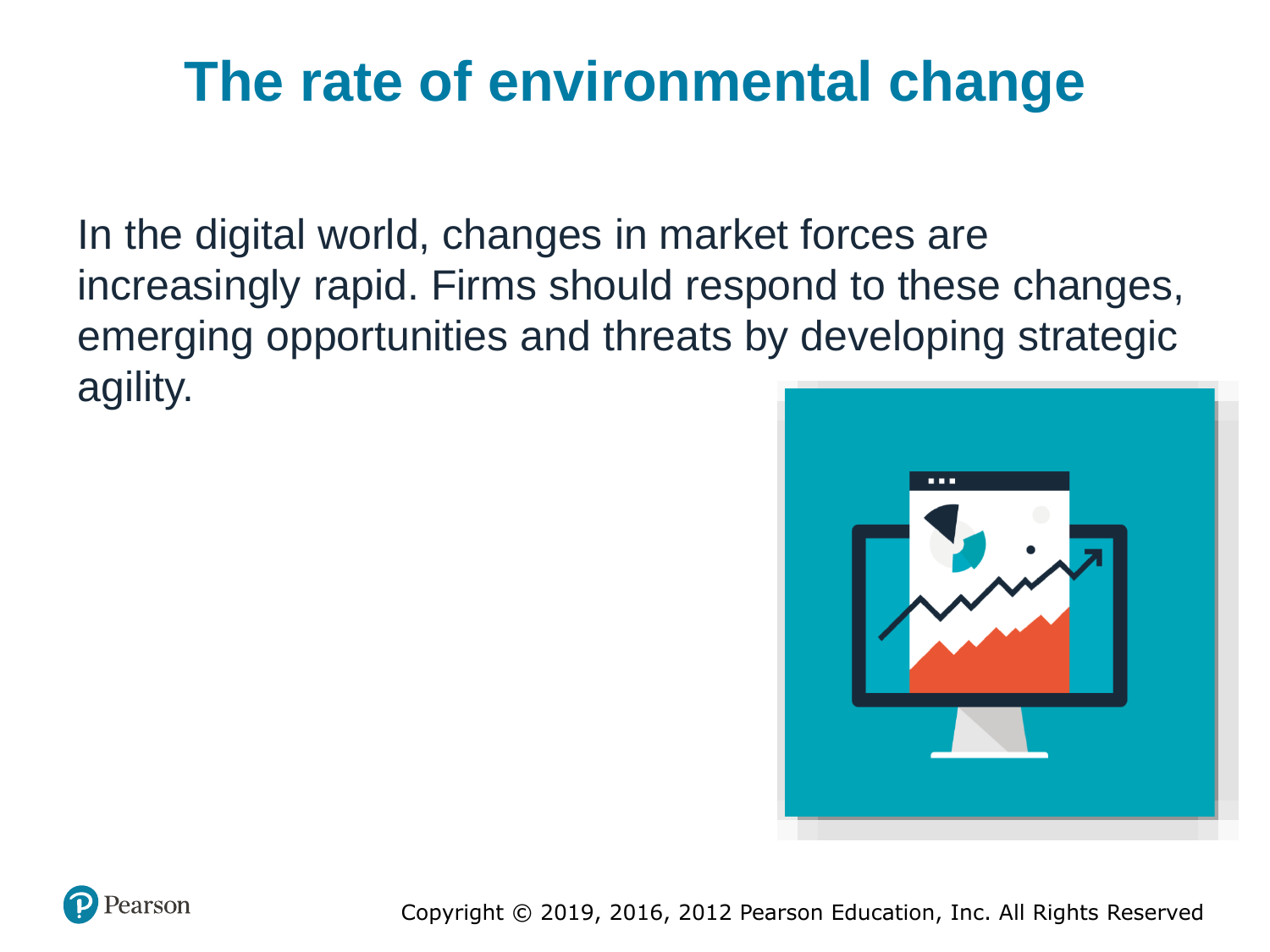# **Technological forces**

In the digital world, changes in market forces are increasingly rapid. Firms should respond to these changes, emerging opportunities and threats by developing strategic agility.

Key factors to consider:

- Internet technology
- **Cyber security**
- How to develop secure systems
- Mobile and SMS messaging and applications
- Mobile Apps
- Wi-Fi and Bluetooth wireless applications
- Emerging technologies



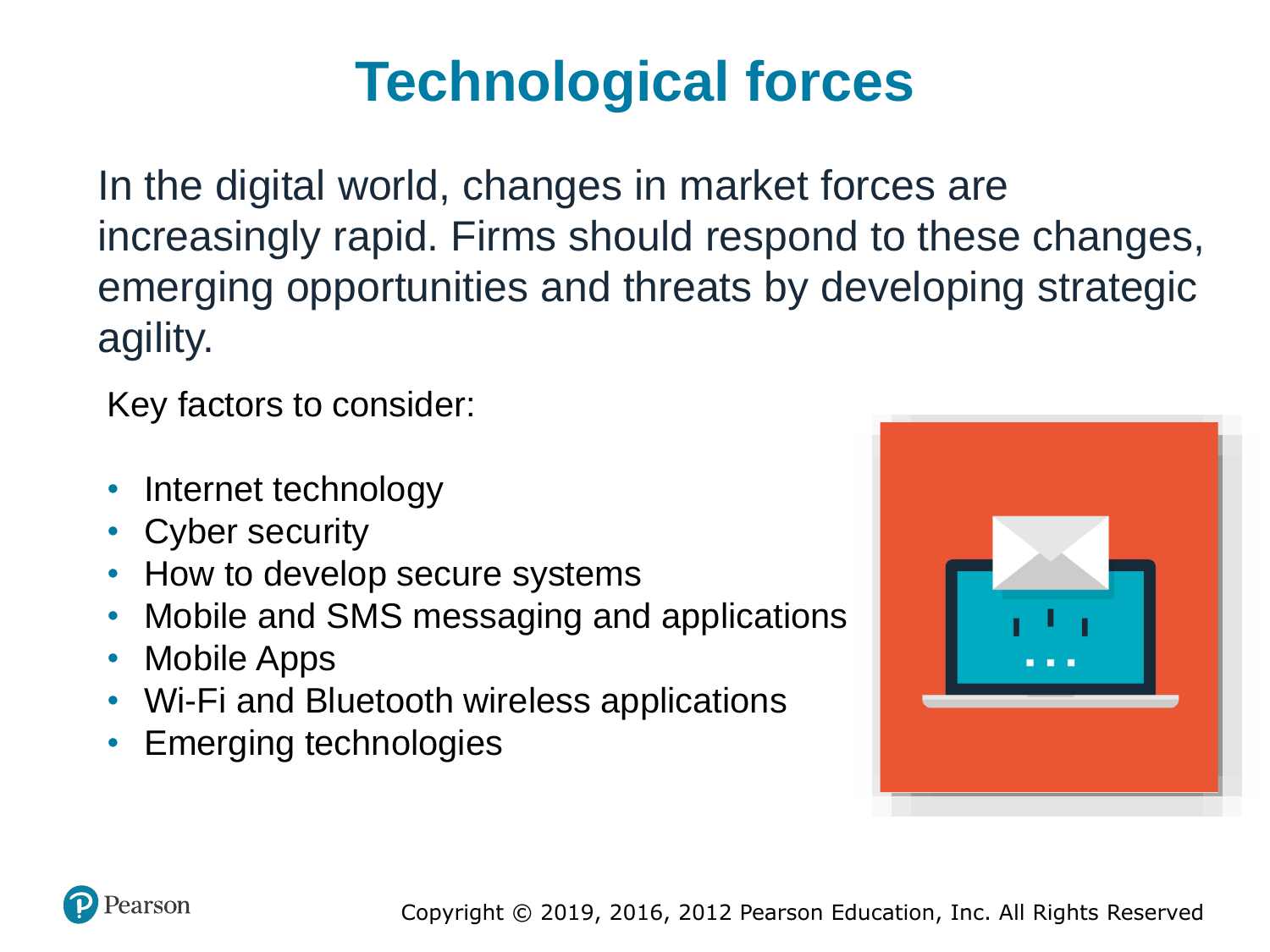# **Emerging Technologies**

#### Assessing the marketing value of technology innovation



earson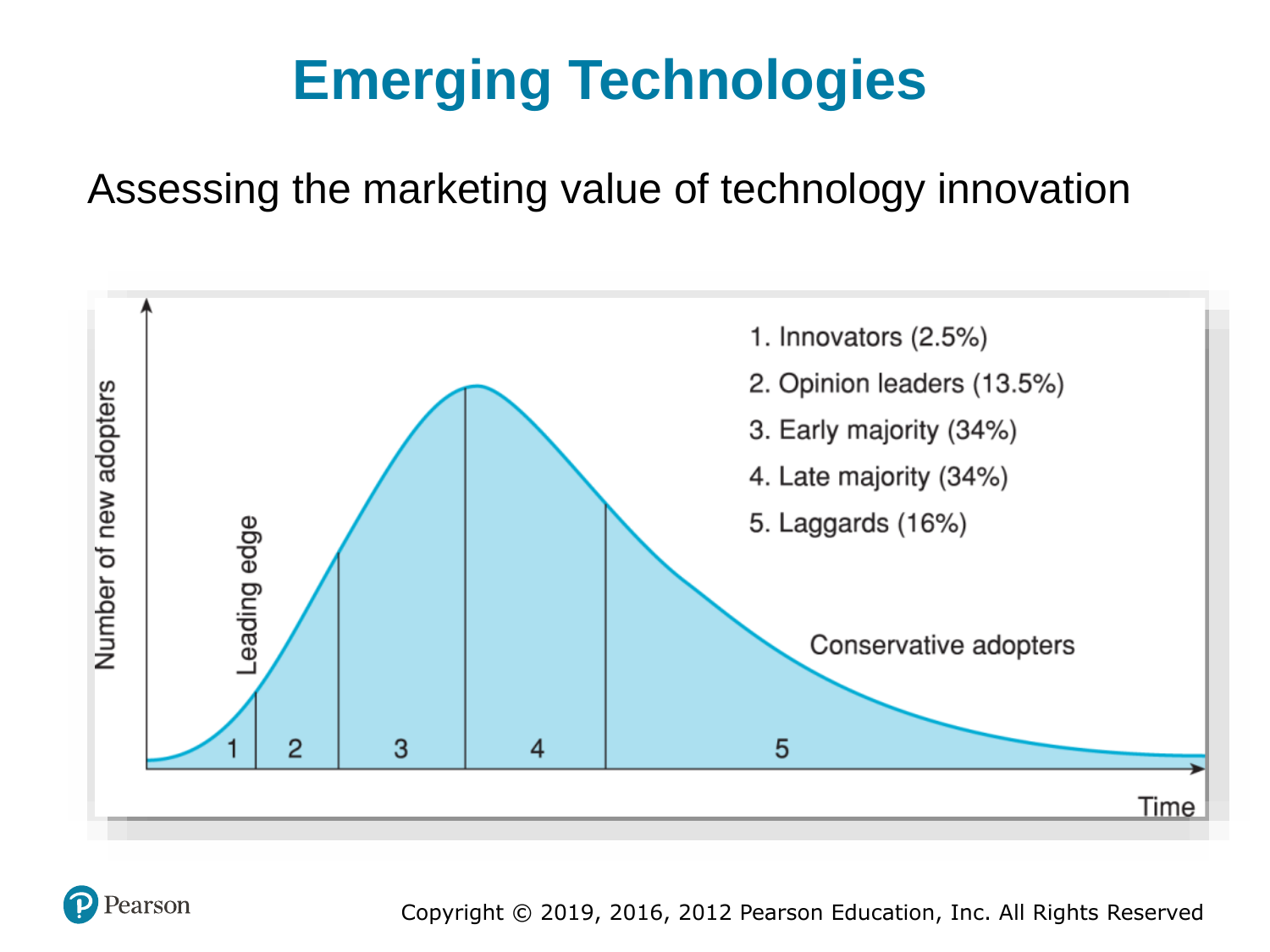## **Commercial application of the diffusion of innovation curve**



*Source*: Gartner Group

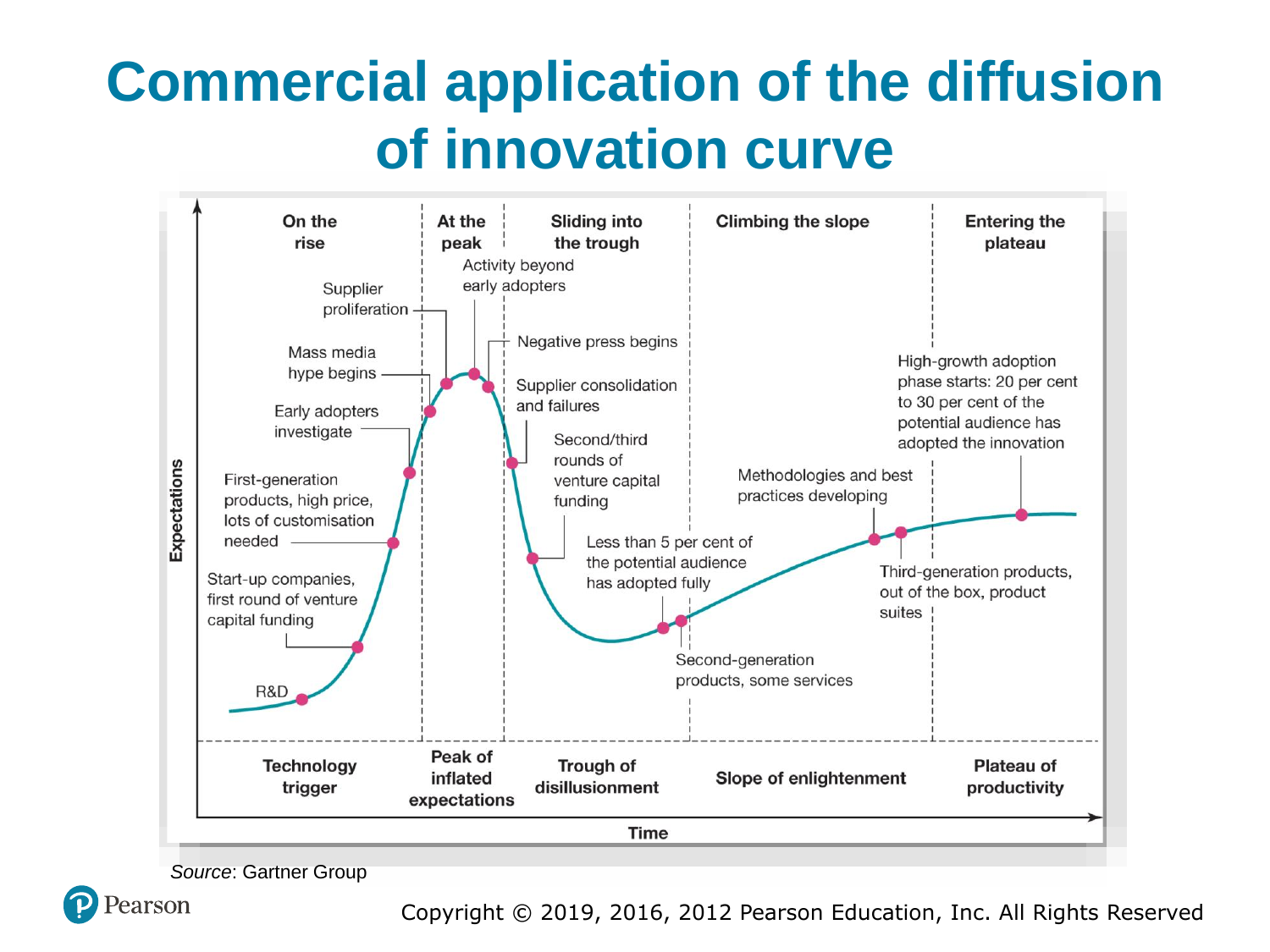## **Figure 3.6 Alternative responses to changes in technology**



earson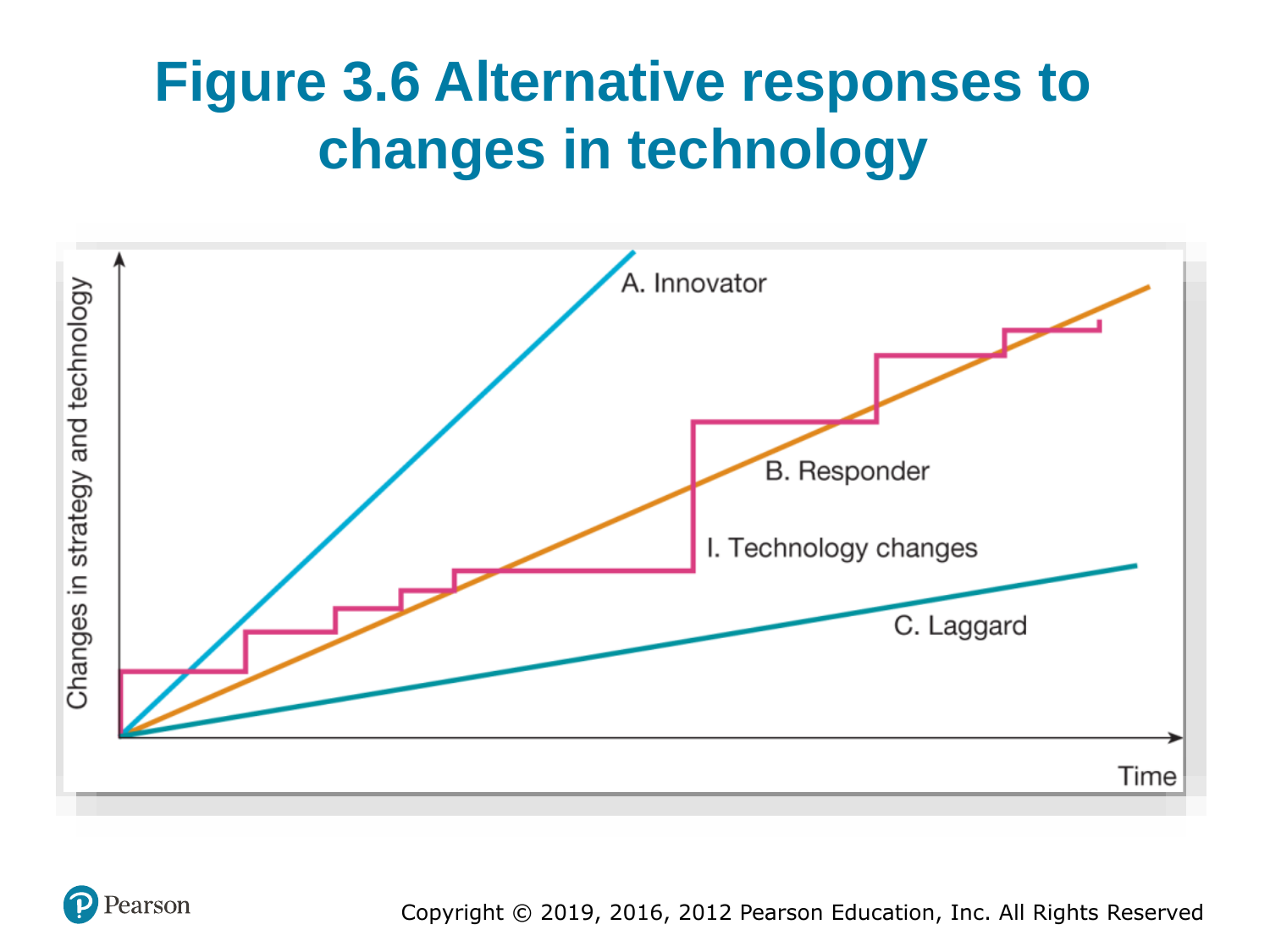## **Economic Forces**

#### Economic growths

Market growth and employment

- Interest and exchange rates
- Globalization

Economic disruption



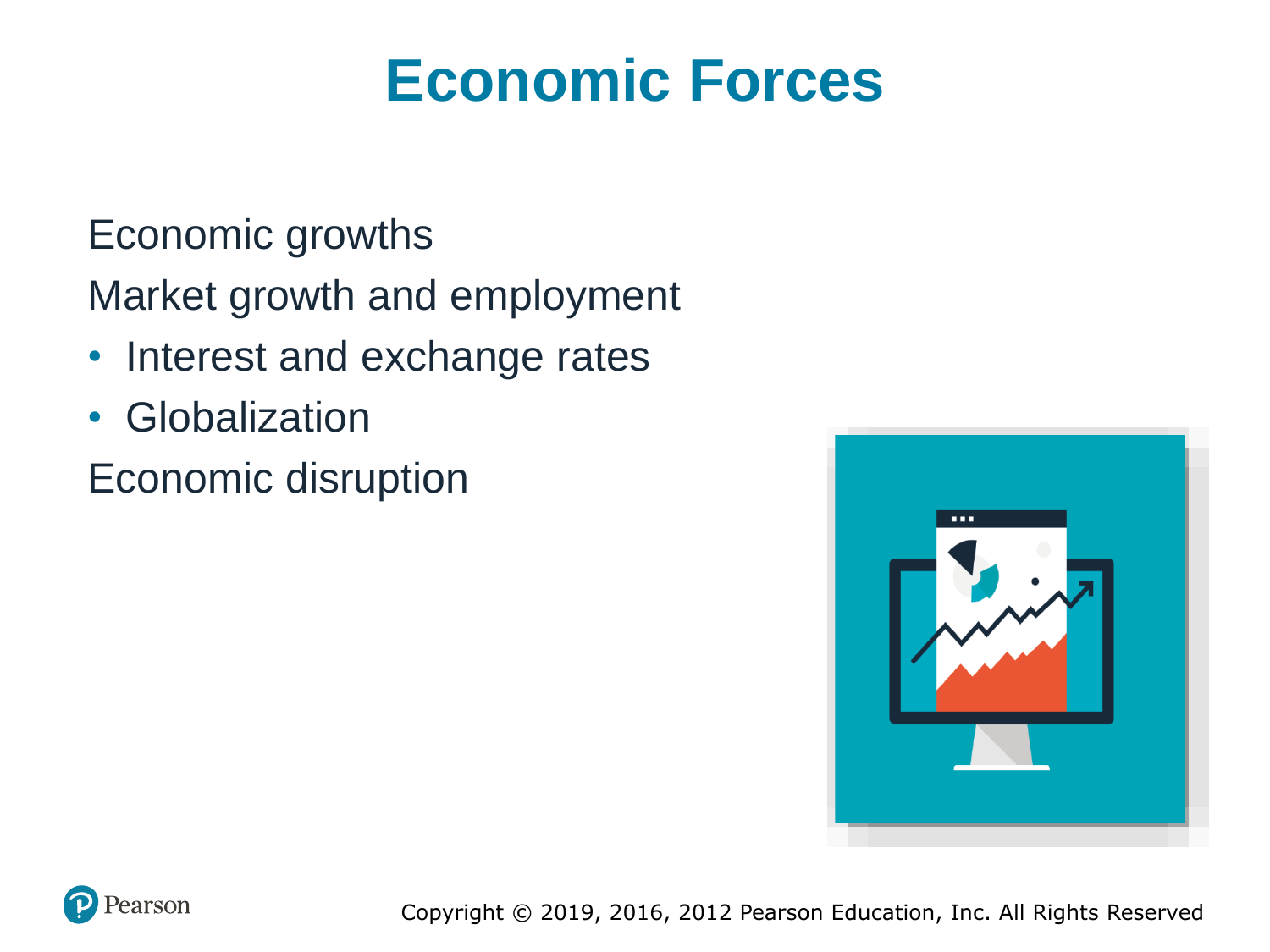### **Political forces**

Political control and democracy Internet governance **Taxation** Tax Jurisdiction



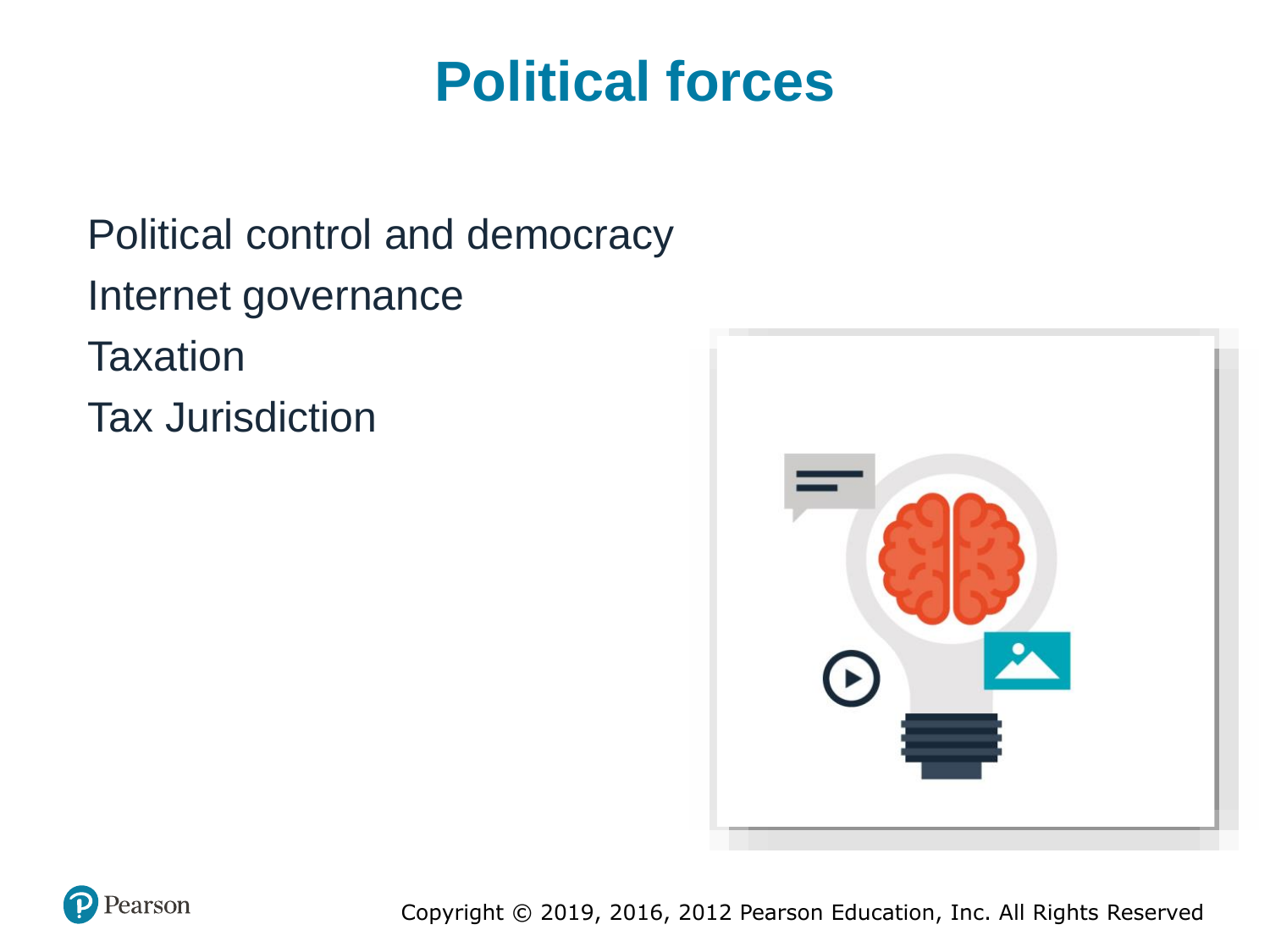## **Legal forces**

Data protection and privacy law Anti-spam legislation Disability and discrimination law Brand and trademark protection Intellectual property rights Online advertising law



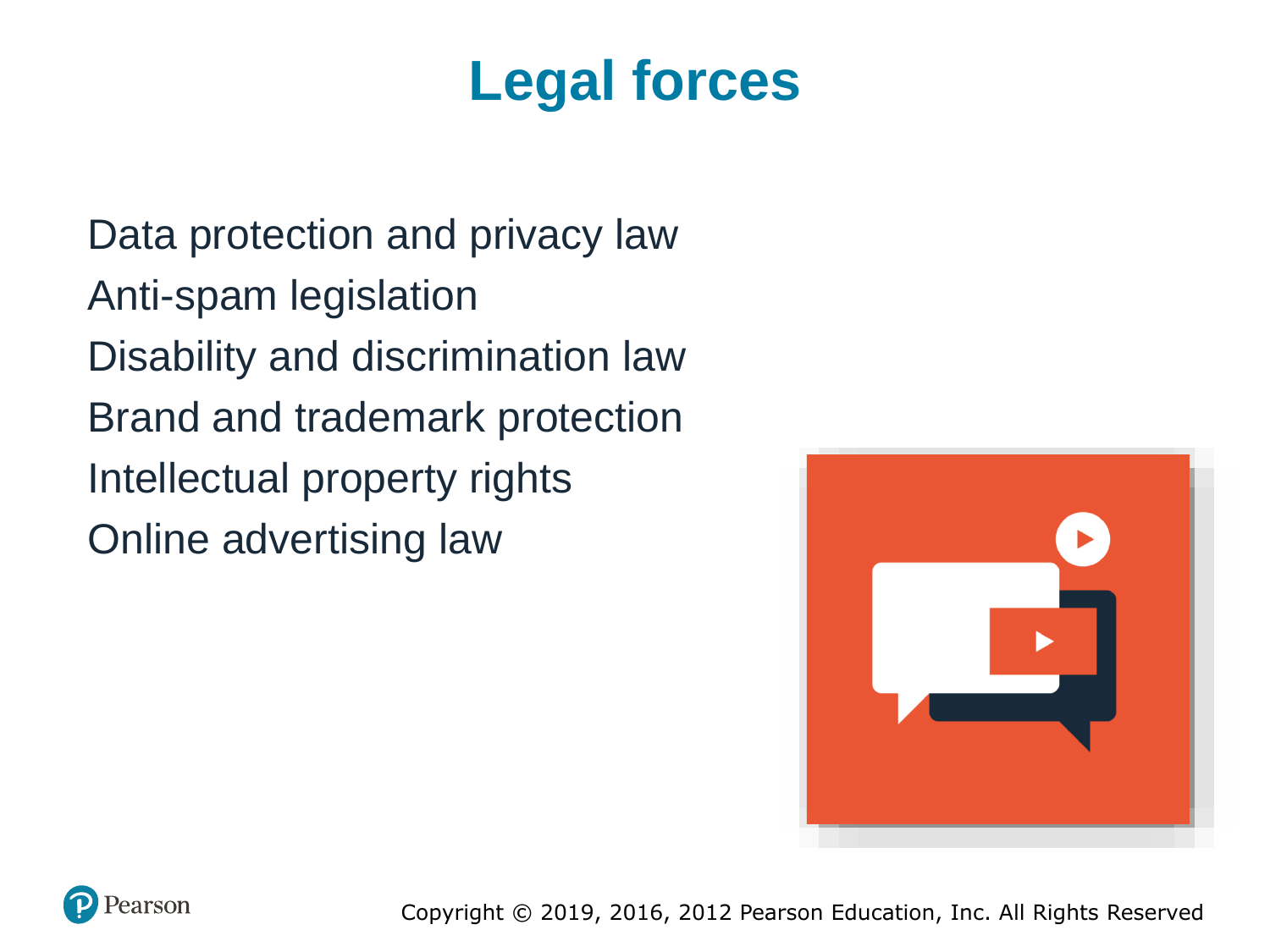### **Social forces**

**Demographics Culture** Social exclusion